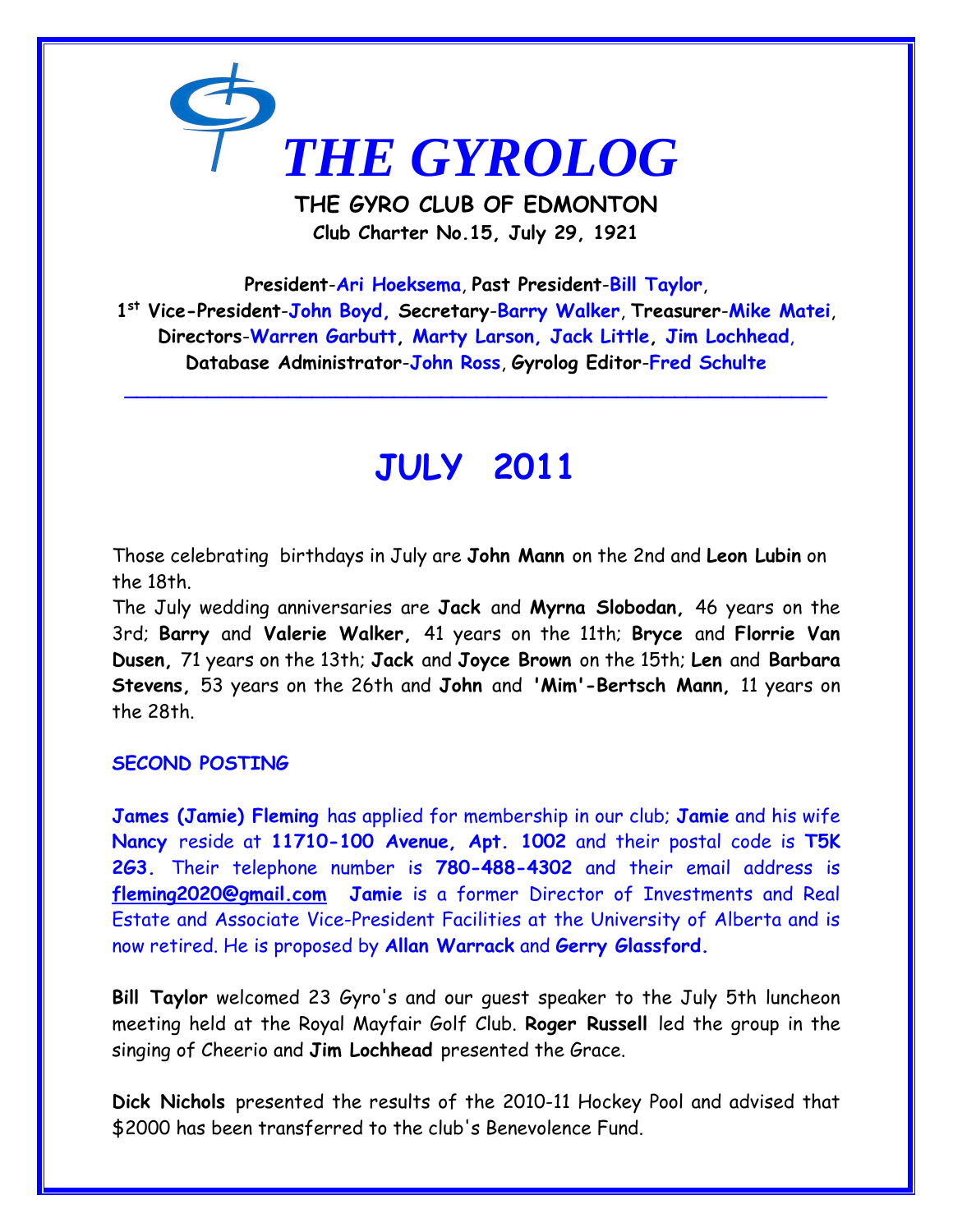**John Mann** introduced **Corrine Schalm, Vice-President, Shepherd's Care Foundation.** Ms. Schalm has a Masters degree in Gerontology and a Masters in Public Administration.

Corrine began her presentation by reading the book **"I will Love you Forever"** by **Robert Munsch**. The gist of this story is that our mothers look after and think about us most of their lives but in the final years our children reverse roles and look after their parents.

The Shepherd's Care Foundation was founded in April 1970 with three guiding principles: Affordable care and services, Christian centered and the development of age-in-place communities of care.

The first facility built was the Mill Woods Manor which was later expanded to include the Mill Woods Care Centre. Additional facilities include Kensington Village, SCF Greenfield, SCF Barrhead, Shepherd's Care Gardens in Millwoods and Shepherd's Care Vanguard.

Alberta has the lowest percentage of seniors by province at 10.7% and Saskatchewan has the highest at 15.4% (2006 data). Edmonton's general population growth rate growth rate in the next 20 years is projected to be 18% while the growth rate for those seniors over 85 is expected to be 72%. In Alberta, most seniors live in their own home, some with community services supporting them. 22,000 people live in approximately 600 supportive living facilities (less than 6% of seniors). 14,400 people live in approximately 200 long-term facilities (less than 4%).

There are three streams in Alberta; **Home Living, Supportive Living** and **Facility Living.** The Home Living Stream includes Home Care, Adult Day Programs and Aids to Daily Living. The Supportive Living Stream includes Site-Based Home Care, Supportive Living Levels 3 and 4 (Designated Assisted Living), Personal Care Homes, Family Care Homes and Mental Health Approved Homes.

## Supportive Housing Operators

- There are "public" options (management bodies)-apartments and lodges at 30% rent geared to income. Public organizations receive funding from the Province and the City.
- There are private for profit options that provide excellent services but are at market rates (monthly rates of \$3000 or more per month.
- The not-for-profit sector often focuses on providing affordable supportive housing. The Shepherd's Care Foundation Kensington Designated Assisted Living facility is one example. Spaces for seniors with dementia is Edmonton's fastest growing sector.

The GYROLOG July 2011 2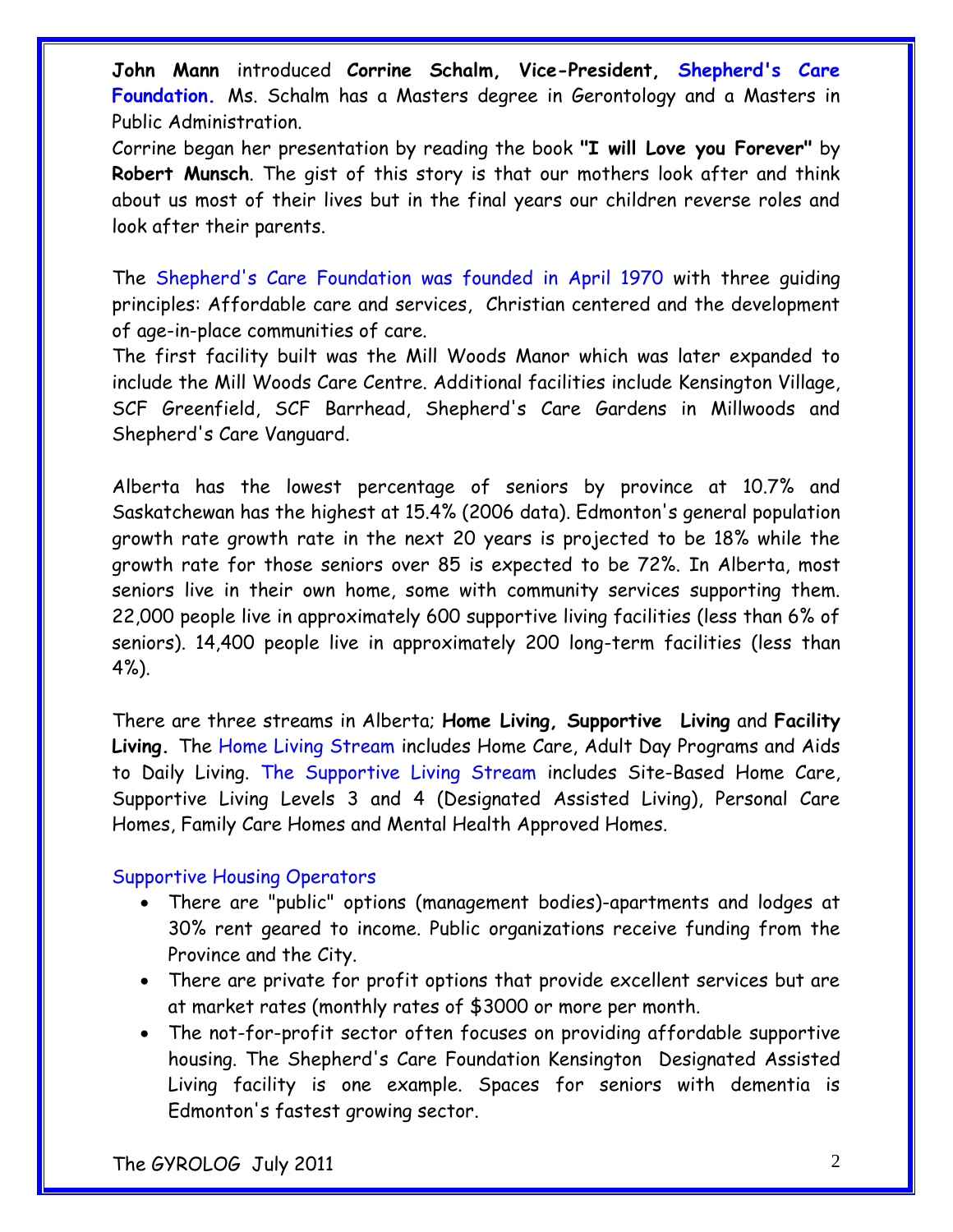## Facility Living Stream

- Includes nursing homes and auxiliary hospitals
- Increasingly, this living stream will only include individuals with complex health needs.
- RN onsite 24 hours per day
- 3+ hours of care per day
- Health team assesses and develops care plan (i.e. Occupational Therapist, Social Worker, etc.) Resident is seen by physician at least once a month. There are two sources of funding: Residents pay via accommodation fee, 25% of total cost and the Provincial government pays for care, 75% of total cost.

#### Accommodation Charges in Alberta:

- Private Pay Assisted Living ranges from \$500 (subsidized) to \$4000+ per month.
- Long-Term Care Facilities and Designated Assisted Living 4 (Dementia), semi-private room: \$1472/month, Private room: \$1700/month. These rates are second lowest in Canada. Each resident gets to keep \$265 per month, the government subsidy picks up the rest.

The Shepherd's Care Foundation receives government grants of up to one third of the total capital cost to build a facility.

Ms. Schalm responded to a great number of questions from a very interested audience. **Bill Taylor** thanked our speaker for a very informed and important presentation.

**Warren Garbutt** won the free lunch draw.

**President Ari Hoeksema welcomed 28 Gyro's to the July 19th luncheon meeting** held at the Royal Mayfair Golf Club. **Roger Russell** led the group in the singing of Cheerio and **Jim Lochhead** presented the Grace.

**\_\_\_\_\_\_\_\_\_\_\_\_\_\_\_\_\_\_\_\_\_\_\_\_\_\_\_\_\_\_\_\_\_\_\_\_\_\_\_\_\_\_\_\_\_\_\_\_\_\_\_\_\_\_\_\_\_\_\_\_\_\_**

**Eric Spink** reported on his case of the "kneesles", an operation on his knee, which went well and he was able to walk well enough to attend today's meeting.

**Larry Dobson** introduced our guest speaker, **Larry George,** an environmental educator with the **Edmonton Waste Management Centre.** Larry has many years of direct experience with the Centre and has been involved with many management presentations and tours of the facility.

The GYROLOG July 2011 3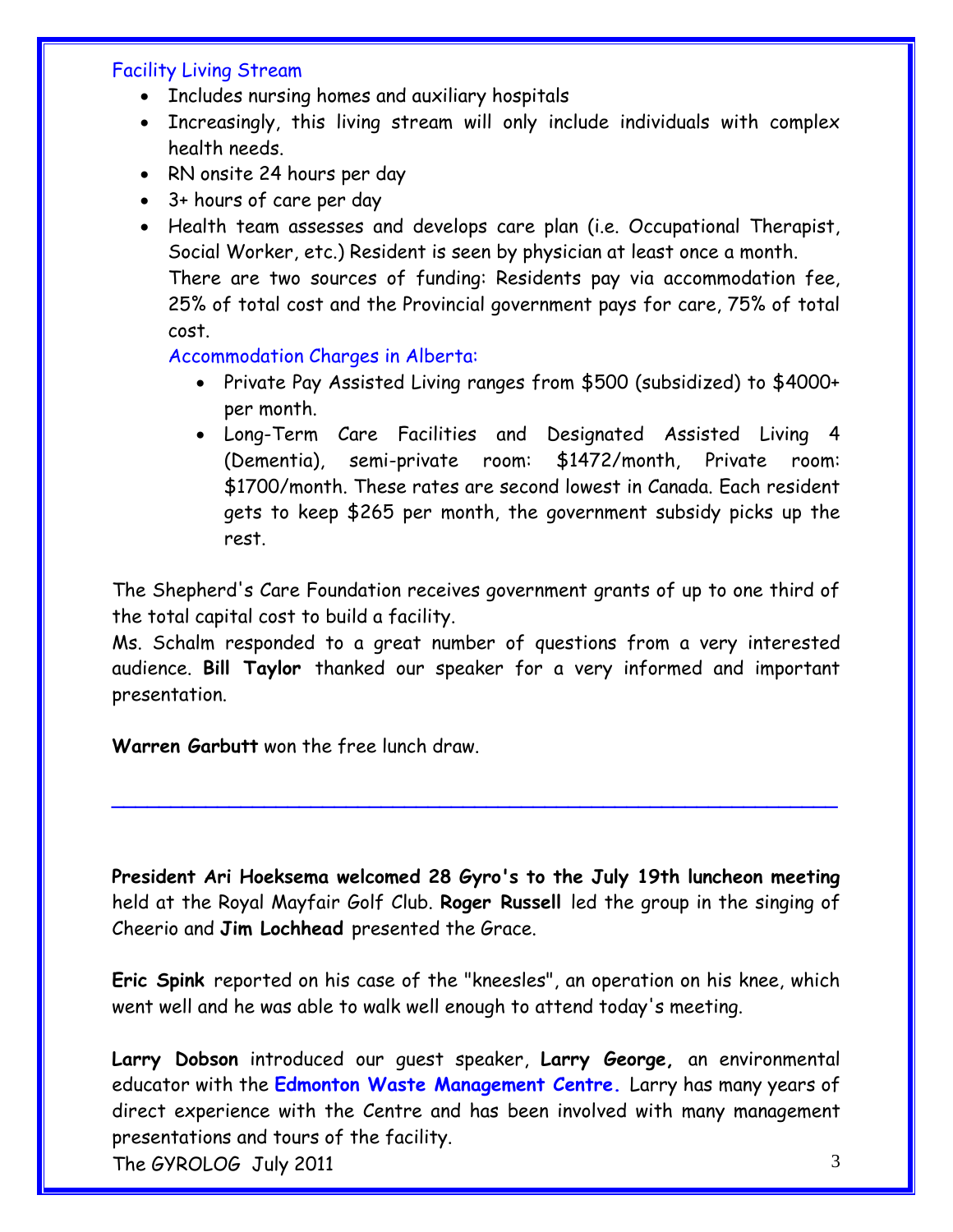The Edmonton Waste Management Centre (EWMC) is a world renowned facility for the handling and treating of all of the city's waste. It all started in the 1980's when the City of Edmonton began the search for a new landfill site in the region to replace the Clover Bar site. The search was very extensive but in the end unsuccessful, so the decision was made to find other ways to handle our waste. Historically, all cities and municipalities dumped and buried their waste. Many still do. The City of Edmonton chose to reduce the volume of waste going into the Clover Bar Landfill by 60% through recycling and composting, and thereby extend the life of Clover Bar Landfill until August 2009 when it was closed.

#### **Edmonton's Waste Management Milestones:**

- **1986** Small pilot program tests the feasibility of curbside blue box recycling.
- **1987** First Annual Toxic Round-Up held to collect household hazardous household wastes.
- **1988** Blue Box curbside recycling begins. By the end of the year the service is offered city-wide.
- **1990** Christmas tree recycling begins.
- **1991** First community recycling depot opens, today there 20.
- **1992** Collection of landfill gas begins at Clover Bar as a fuel source for electricity generation.
- **1995** First Eco Station for household hazardous waste opens. A second opens in 1999 and a third in 2009.
- **1999** Blue Bag curbside recycling program replaces the blue box program. Materials Recovery Facility opens to sort recyclables.
- **2000** Edmonton Composting Facility opens to compost residential waste.
- **2002** Blue Bin recycling program imitated for townhouses, condos and apartments.
- **2006** Big Bin Events begin which allows for the free disposal of large waste items.
- **2007** First permanent Reuse Centre opens. GEEP Electronics and Electrical Recycling Facility opens to recycle e-waste.
- **2008** Construction & Demolition Waste Recycling begins at the (EWMC).
- **2009** Assisted Waste Collection service begins. Ambleside Eco Station opens.

Integrated Processing & Transfer Facility begins operation at the EWMC.

**2010** Construction begins on Grey's Paper & Glass Recycling Facility at the EWMC Commercial Waste Management Services offered to businesses to increase recycling rates in the non-residential sector.

 Ground is broken for the Waste-to-Biofuels Facility. Once fully operational in 2014 it will enable Edmonton to divert 90% of its residential waste from landfill.

The GYROLOG July 2011 4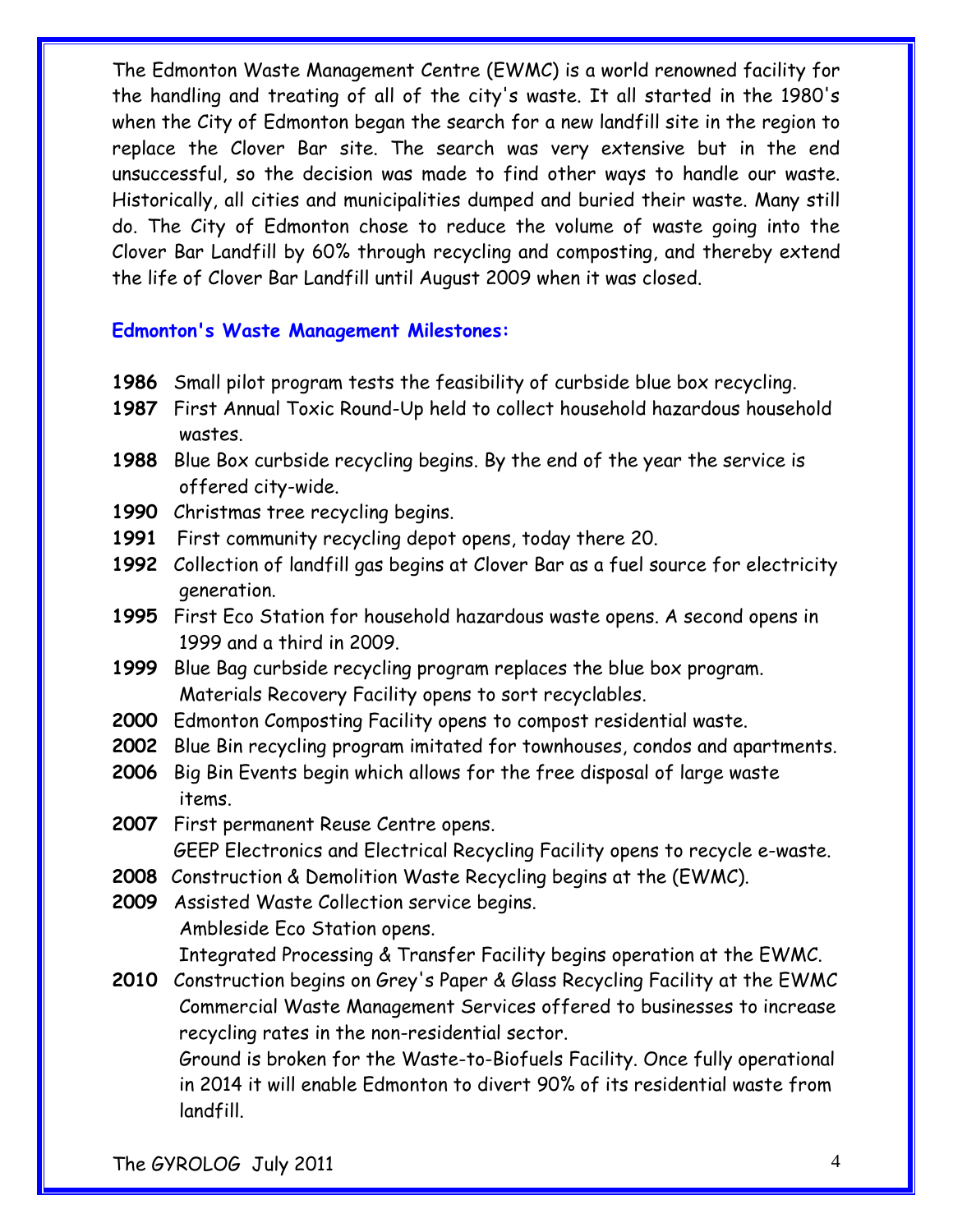Now that the Clover Bar Landfill is closed, the City is able to capture and convert the methane gas in that landfill to generate enough electricity to power 4600 homes. The goal in the next two years is to divert 90% of all waste from going into landfill. They will convert 100,000 tonnes per year of non-recyclable and noncompostable waste into ethanol and methanol in a Biofuels facility that will open in 2014. Another way the City is saving taxpayers money is in its sand and salt recycling process. This the first of its kind in North America, and it takes the 150,000 tonnes of street sand and salt used annually and cleans and reuses 80% of it in the following year. This process has saved \$70 million since its inception. The presentation was well received with many questions forthcoming. It is also thought that a follow-up trip to the Waste Management Centre for a two hour tour might be of interest to many.

Thanks to **Larry Dobson** for taking notes in the Editor's absence and to his team for organizing this speaking event.



 photo courtesy of City of Edmonton **Edmonton Waste Management Centre**